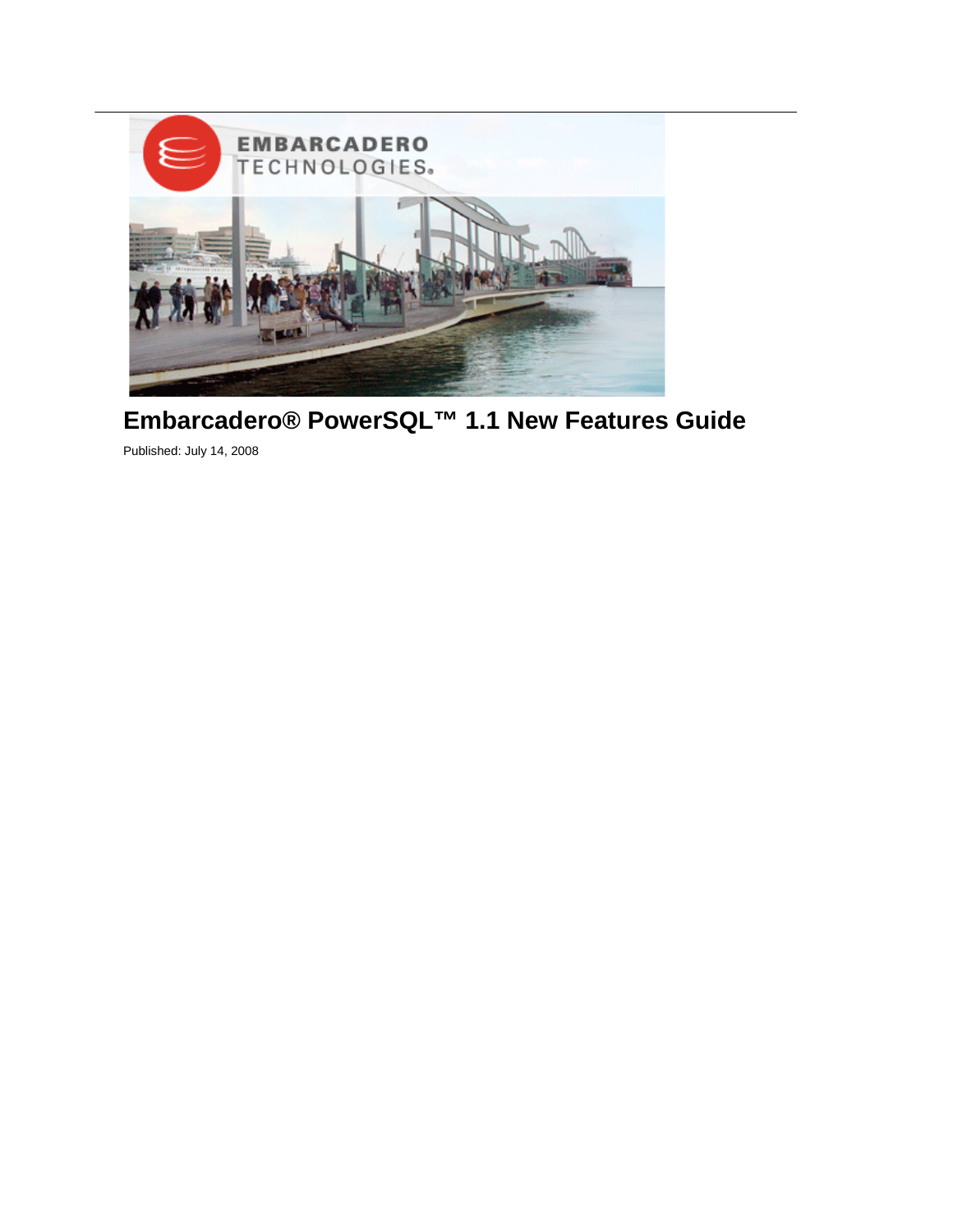Copyright © 1994-2008 Embarcadero Technologies, Inc.

Embarcadero Technologies, Inc. 100 California Street, 12th Floor San Francisco, CA 94111 U.S.A. All rights reserved.

All brands and product names are trademarks or registered trademarks of their respective owners. This software/documentation contains proprietary information of Embarcadero Technologies, Inc.; it is provided under a license agreement containing restrictions on use and disclosure and is also protected by copyright law. Reverse engineering of the software is prohibited.

If this software/documentation is delivered to a U.S. Government Agency of the Department of Defense, then it is delivered with Restricted Rights and the following legend is applicable:

Restricted Rights Legend Use, duplication, or disclosure by the Government is subject to restrictions as set forth in subparagraph (c)(1)(ii) of DFARS 252.227-7013, Rights in Technical Data and Computer Software (October 1988).

If this software/documentation is delivered to a U.S. Government Agency not within the Department of Defense, then it is delivered with Restricted Rights, as defined in FAR 552.227-14, Rights in Data-General, including Alternate III (June 1987).

Information in this document is subject to change without notice. Revisions may be issued to advise of such changes and additions. Embarcadero Technologies, Inc. does not warrant that this documentation is error-free.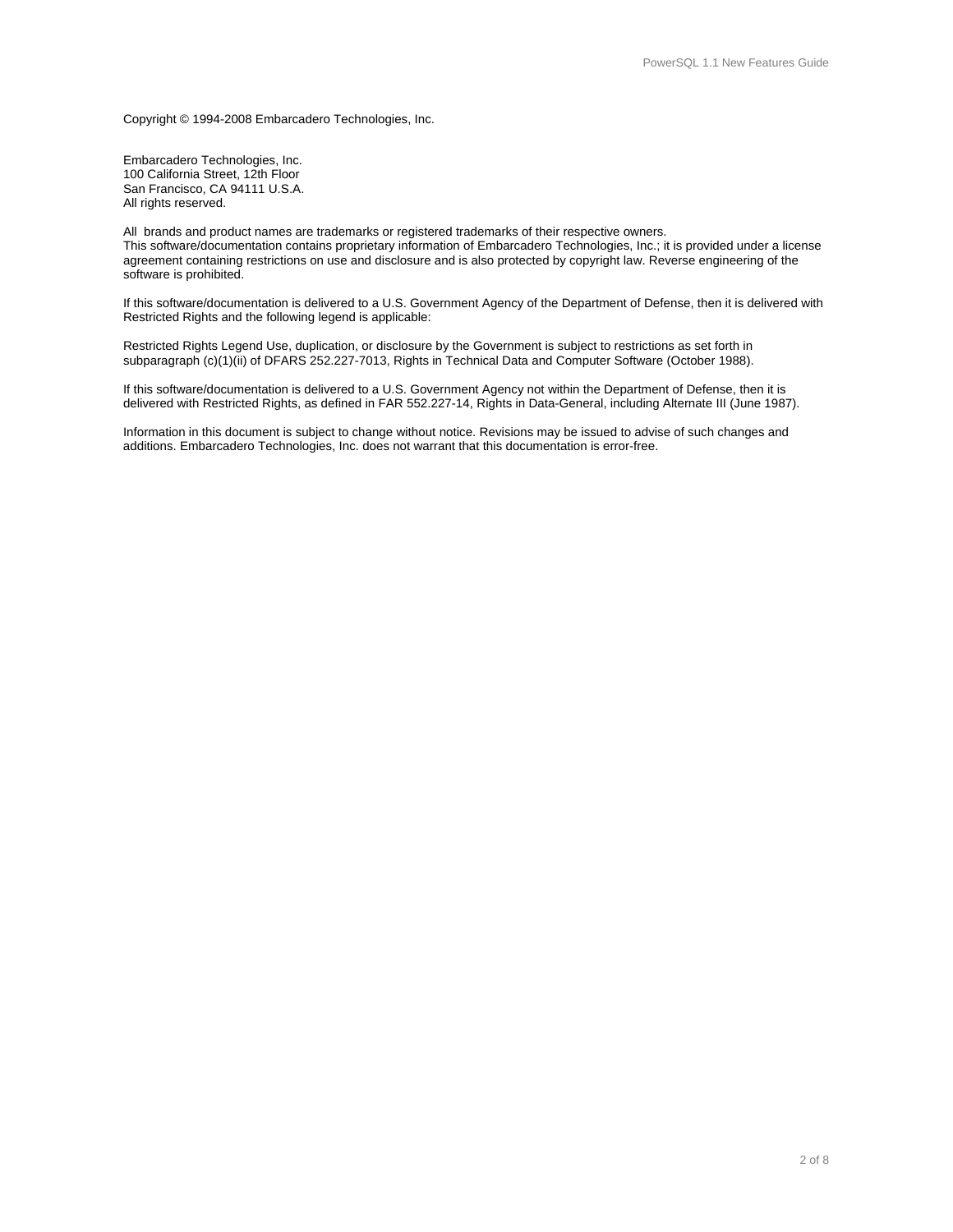# **Contents**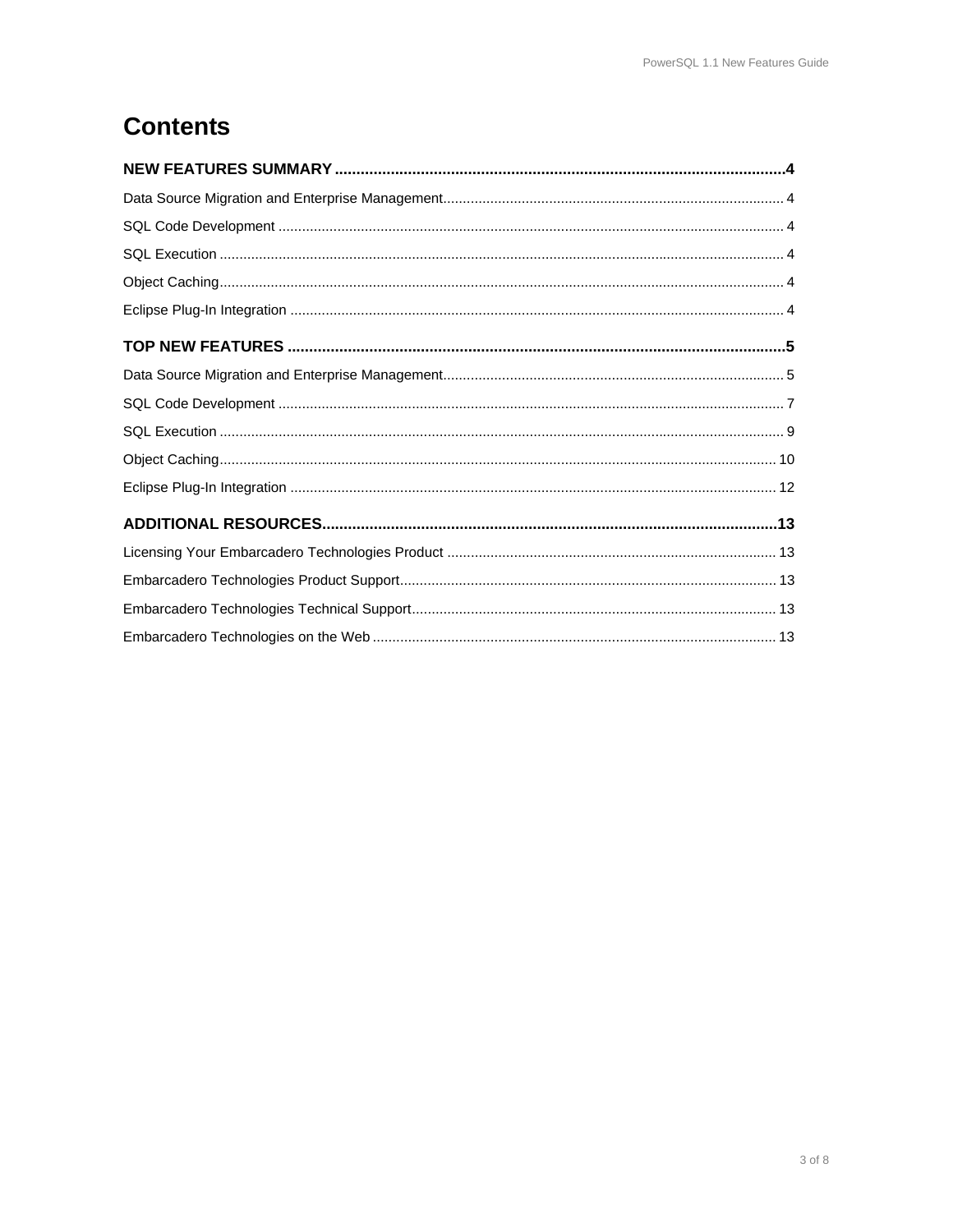### **New Features Summary**

Embarcadero PowerSQL simplifies development for application developers with many features for improving productivity and reducing code errors. A rich SQL IDE with code completion, real-time error checking, code formatting, and sophisticated object validation tools helps streamline coding tasks. The PowerSQL user interface improves overall productivity with database object look up functionality and side-by-side views of application code and SQL code. PowerSQL offers native support for IBM® DB2® for LUW, Oracle®, Microsoft® SQL Server and Sybase® as well as JDBC support for other DBMS. PowerSQL is available as a stand-alone application or as an Eclipse plug-in.

#### **Code Quality Checks**

SQL Editor now provides code quality checks on statements written for Oracle-based data sources. The code quality check function provides markers and annotations within the editor that indicate ineffective and bad code, and offers suggestions that will fix or otherwise make your statements more efficient, overall.

#### **Explain Plans**

An explain plan outlines the steps in a given code statement. SQL Editor provides an explain plan command that is built into the interface and displays the explain plan of a selected and valid statement.

#### **Support for Oracle 11g**

PowerSQL 1.1 fully supports Oracle 11g data sources.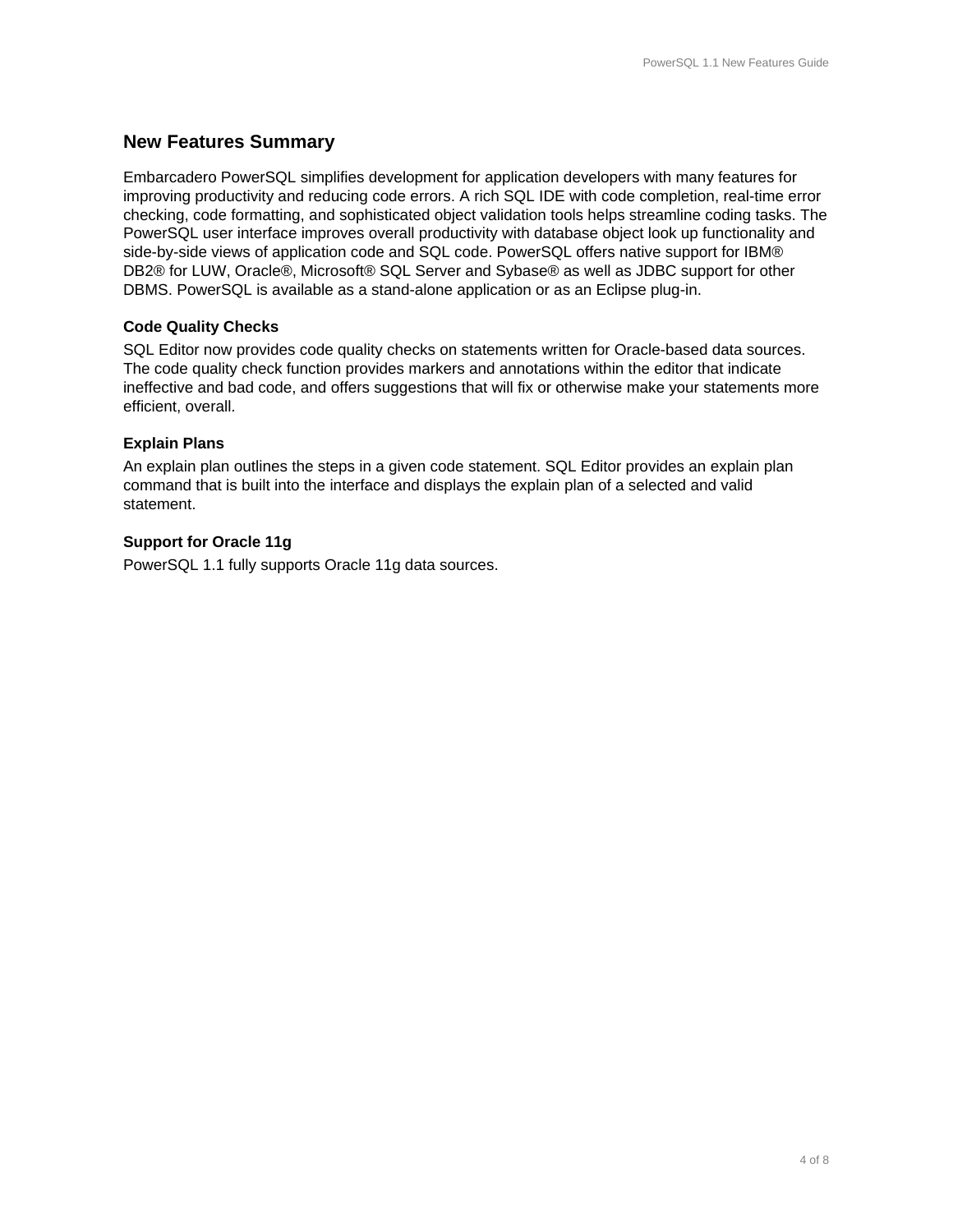## **Top New Features**

#### **Code Quality Checks**

SQL Editor features code quality checking on Oracle-based development code. The code quality check function scans given SQL statements and suggests improvements in the form of annotations and markers in a window that appears beneath the selected code. When you select a suggested modification from the list, the statement is automatically updated to display the more efficient code in the editor.

This feature provides automatic correction to common coding mistakes and inefficiencies, and will result in stronger code and overall better performance when the statements are executed on the data source.

| say *employees.sql $\boxtimes$<br>say EMP |  |
|-------------------------------------------|--|
| select * from SCOTT.EMP, SCOTT.DEPT<br>W  |  |
| ← Add join criteria                       |  |

The following common coding errors are detected by code quality checks, along with the typical behavior of the feature in solving or suggesting stronger execution results:

| <b>Code Quality Type</b>                 | <b>Definition</b>                                                                                                                                                                                                                                                                                                                                                                                                                                                                                       |
|------------------------------------------|---------------------------------------------------------------------------------------------------------------------------------------------------------------------------------------------------------------------------------------------------------------------------------------------------------------------------------------------------------------------------------------------------------------------------------------------------------------------------------------------------------|
| Statement is missing valid JOIN criteria | If a SELECT statement contains missing join<br>criteria, when it is executed, it can produce a<br>Cartesian product between the rows in the<br>referenced tables. This can be problematic<br>because the statement will return a large number<br>of rows without returning the proper results.<br>The code quality check detects missing join criteria<br>between tables in a statement and suggests join<br>conditions based on existing foreign keys, indexes, and<br>column name/type compatibility. |
| Invalid or missing outer join operator   | When an invalid outer join operator exists in a<br>SELECT statement, (or the outer join operator is<br>missing altogether), the statement can return<br>incorrect results.<br>The code quality check detects invalid or missing                                                                                                                                                                                                                                                                         |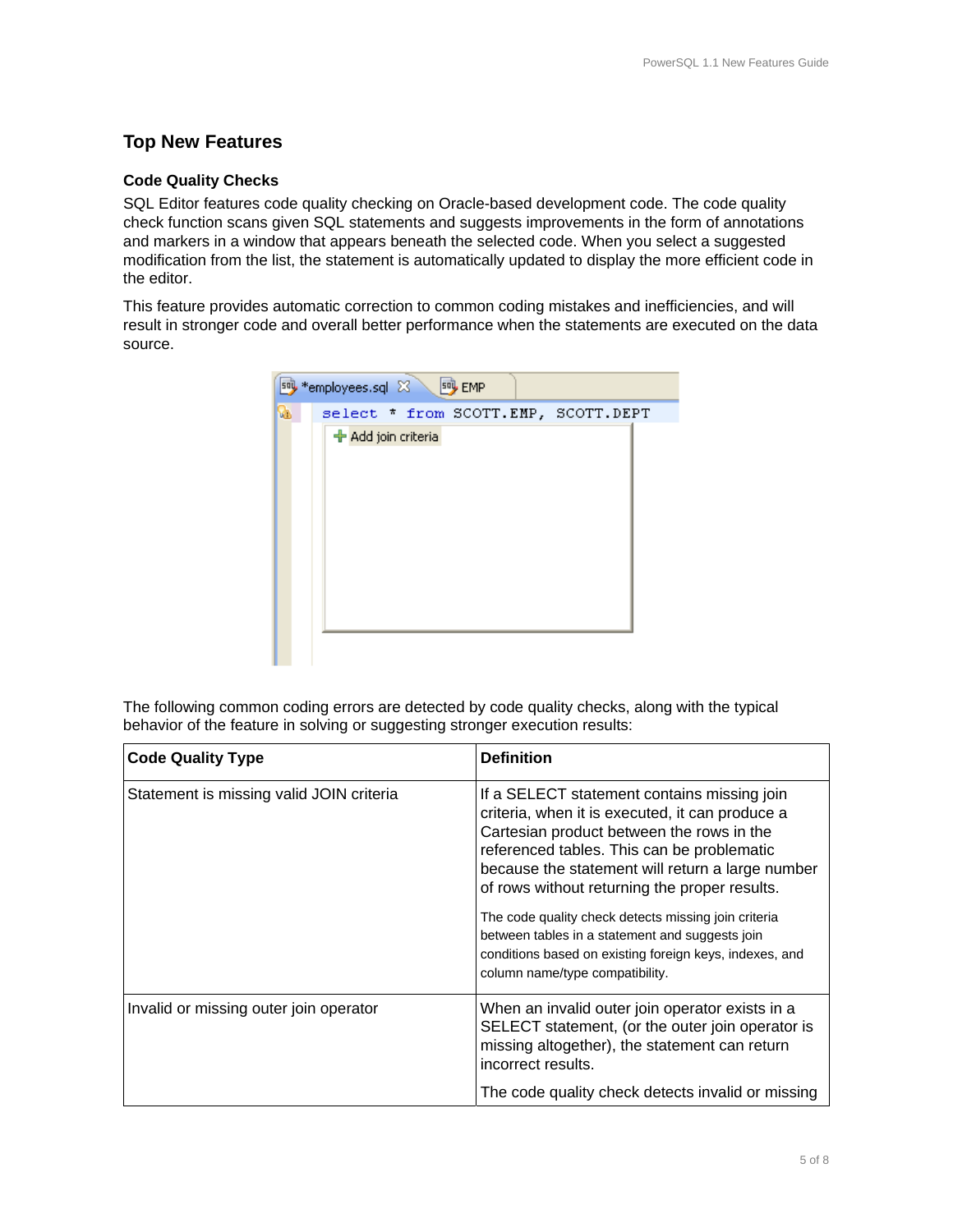|                                                             | join operators in the code and suggests fixes with<br>regards to using the the proper join operators.                                                                                                                                                                                                      |
|-------------------------------------------------------------|------------------------------------------------------------------------------------------------------------------------------------------------------------------------------------------------------------------------------------------------------------------------------------------------------------|
| <b>Transitivity issues</b>                                  | The performance of statements can sometimes<br>be improved by adding join criteria, even if a join<br>is fully defined. If this alternate join criteria is<br>missing in a statement, it can restrict the selection<br>of an index in Oracle's optimizer and cause<br>performance problems.                |
|                                                             | The code quality check detects possible join<br>conditions by analyzing the existing conditions in<br>a statement and calculating the missing,<br>alternative join criteria.                                                                                                                               |
| Nested query in WHERE clause                                | It is considered bad format to place sub-queries in<br>the WHERE clause of a statement, and such<br>clauses can typically be corrected by moving the<br>sub-query to the FROM clause instead, which<br>preserves the meaning of the statement while<br>providing more efficient code.                      |
|                                                             | The code quality check fixes the placement of<br>sub-queries in a statement, which can affect<br>performance. It detects the possibility of moving<br>sub-queries from the FROM clause of the<br>statement.                                                                                                |
| Wrong place for conditions in a HAVING clause               | When utilizing the HAVING clause in a statement                                                                                                                                                                                                                                                            |
|                                                             | It is recommended to include as few conditions as<br>possible while utilizing the HAVING clause in a<br>statement. PowerSQL detects all conditions in a<br>given HAVING statement and suggests<br>equivalent expressions that can benefit from<br>existing indexes.                                        |
| Index suppressed by a function or an arithmetic<br>operator | In a SELECT statement, if an arithmetic operator<br>is used on an indexed column in the WHERE<br>clause, the operator can suppress the index and<br>result in a FULL TABLE SCAN that can hinder<br>performance.                                                                                            |
|                                                             | The code quality check detects these conditions<br>and suggests equivalent expressions that benefit<br>from existing indexes.                                                                                                                                                                              |
| Mismatched or incomplete column types                       | When the data types of join or parameter<br>declaration columns are mismatched, the<br>optimizer is limited in its ability to consider all<br>indexes. This can cause a query to be less<br>efficient as the system might select the wrong<br>index or perform a table scan, which affects<br>performance. |
|                                                             | The code quality check flags mismatched or                                                                                                                                                                                                                                                                 |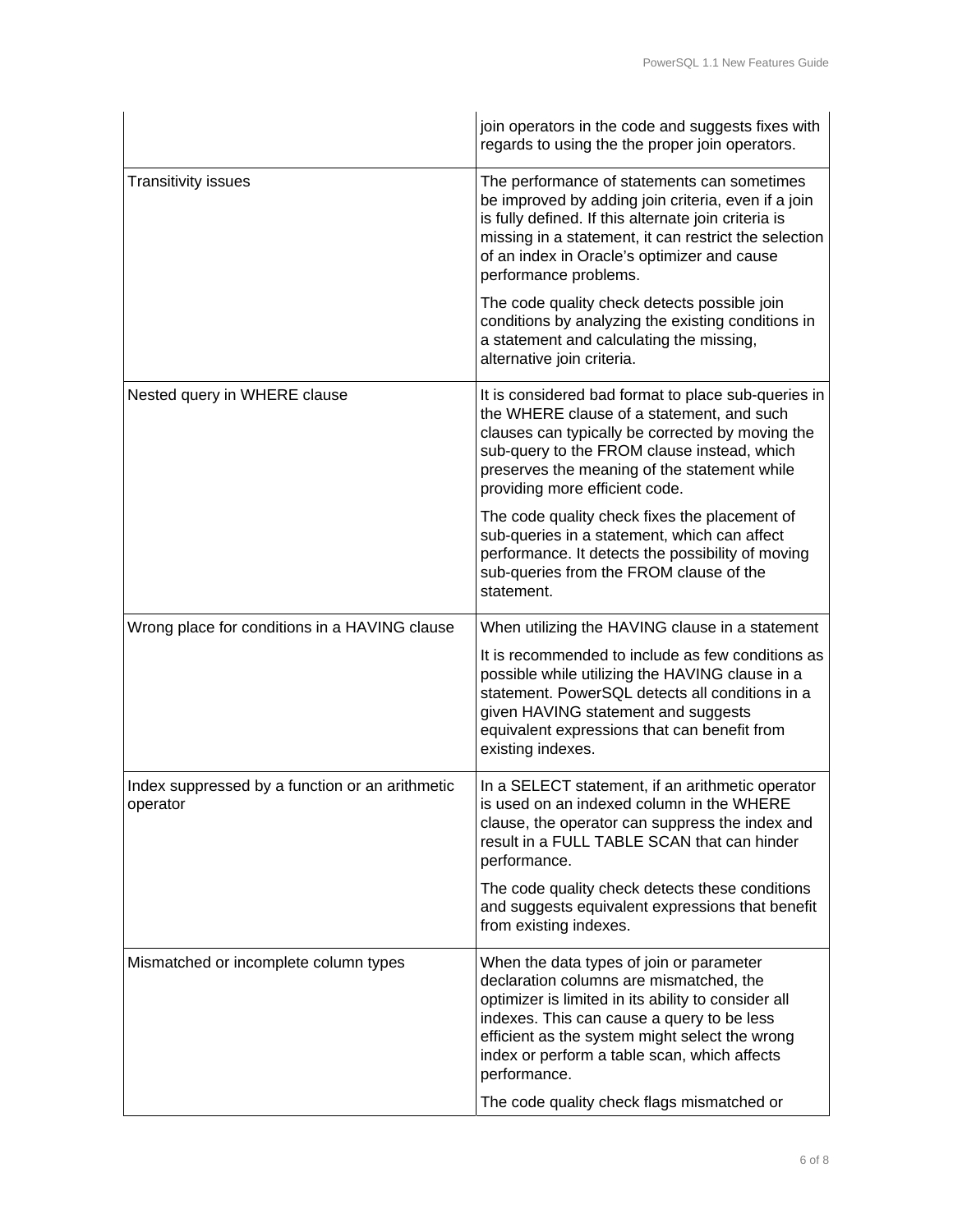|                        | incompatible column types and warns that it is not<br>valid code.                                                                                                                                                                                                                                                                                                                          |
|------------------------|--------------------------------------------------------------------------------------------------------------------------------------------------------------------------------------------------------------------------------------------------------------------------------------------------------------------------------------------------------------------------------------------|
| Null column comparison | When comparing a column with NULL, the<br>!=NULL condition may return a result that is<br>different from the intended command, because<br>col=NULL will always return a result of FALSE.<br>Instead, the NULL/IS NOT NULL operators<br>should be used in its place.<br>The code quality check flags occurrences of the<br>!=NULL condition and replaces them with the IS<br>NULL operator. |

#### **To activate a code quality check:**

- 1. In SQL Editor, select an appropriate Oracle statement and click the light bulb icon in the margin or press CTRL + I on your keyboard. If the code quality check function detects any common code deficiencies as outlined in the table above, it will return annotations that suggest alternative statement design in the window beneath the statement.
- 2. Click a suggestion. The statement updates automatically to include the selected code fix.